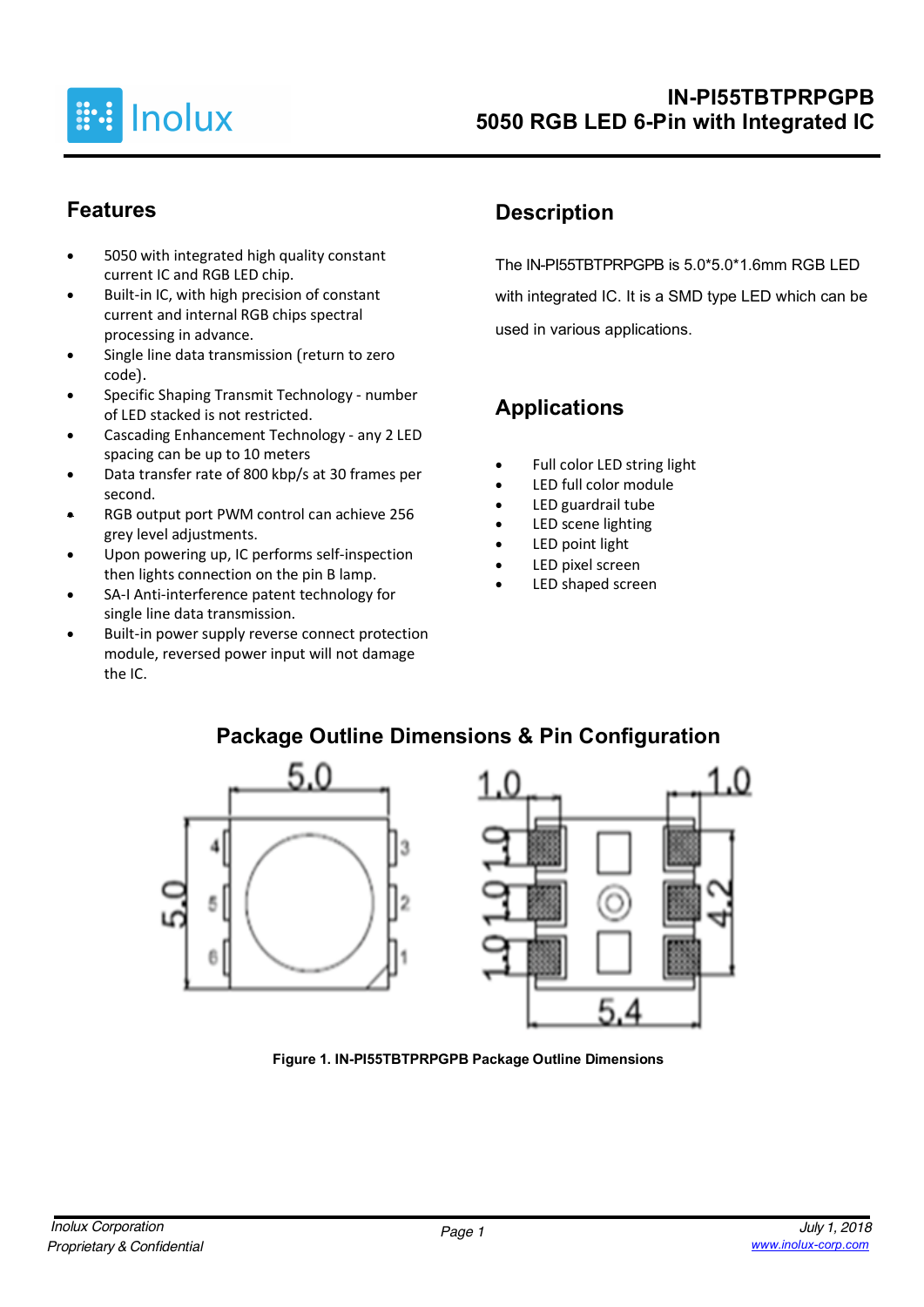

# **Pin Configuration**



#### **Figure 2. IN-PI55TBTPRPGPB Pin Configuration**

Notes: 1. Dimension in millimeter, tolerance is ±0.1mm unless otherwise noted.

| <b>Number</b>                                    | Symbol                                        | <b>Function Description</b> |  |  |  |
|--------------------------------------------------|-----------------------------------------------|-----------------------------|--|--|--|
|                                                  | Display data cascaded output (800k bps)<br>DO |                             |  |  |  |
| 2<br>Display data cascaded input (800k bps)<br>D |                                               |                             |  |  |  |
| 3<br>VDD<br><b>Power Supply</b>                  |                                               |                             |  |  |  |
| 4                                                |                                               | <b>NC</b>                   |  |  |  |
| 5                                                | VCC                                           | Power supply                |  |  |  |
| 6                                                | VSS                                           | Ground                      |  |  |  |

## **Soldering Pad Size**

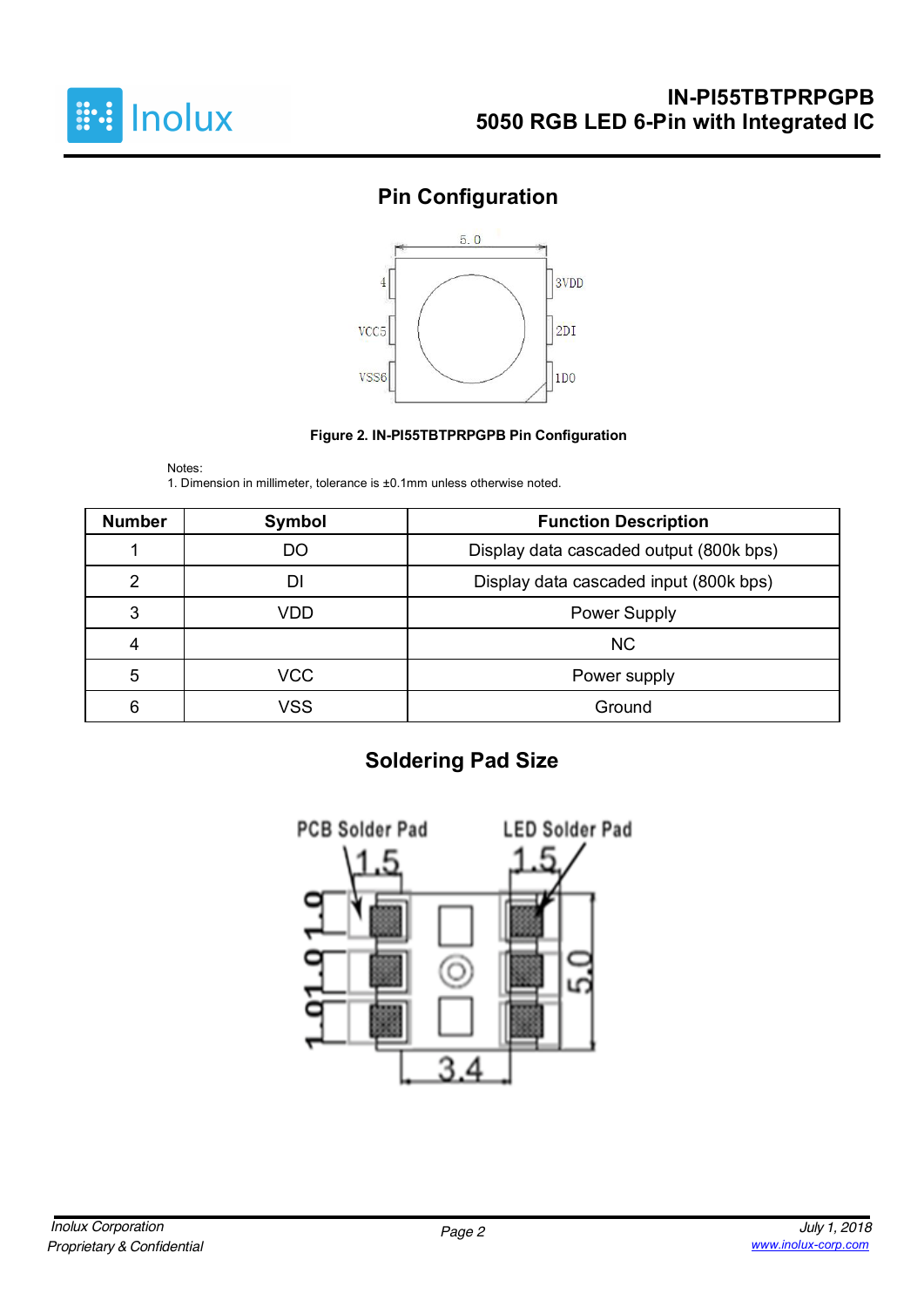

### **Absolute Maximum Rating** *(Ta = 25* ℃*, VSS=0V)*

| <b>Parameter</b>      | <b>Symbol</b>         | Range              | <b>Unit</b> |
|-----------------------|-----------------------|--------------------|-------------|
| Logic supply voltage  | V <sub>DD</sub>       | $+3.5 \sim +5.5$   | V           |
| Logic input voltage   | <b>V<sub>IN</sub></b> | $-0.5 - VDD + 0.5$ | V           |
| Operating temperature | ToPT                  | $-45 - +85$        | °C          |
| Storage temperature   | $T$ stg               | $-50 - +150$       | °C          |
| ESD pressure(HBM)     | <b>VESD</b>           | 4K                 | V           |
| ESD pressure(DM)      | <b>VESD</b>           | 200                |             |

### **LED Characteristics** *(Ta <sup>=</sup> 25°C)*

 $(T_a=-25\degree C,$  unless otherwise specified)

| Light<br>color | Wavelength (nm) | Light<br>intensity (mcd) | Working current (mA) | Working voltage (V) |  |  |
|----------------|-----------------|--------------------------|----------------------|---------------------|--|--|
| $\mathsf{R}$   | 620-625         | 500-1000                 | 12                   | $1.8 - 2.2$         |  |  |
| G              | 520-525         | 1000-1700                | 12                   | $2.8 - 3.2$         |  |  |
| B              | 465-470         | 500-1000                 | 12                   | $2.8 - 3.2$         |  |  |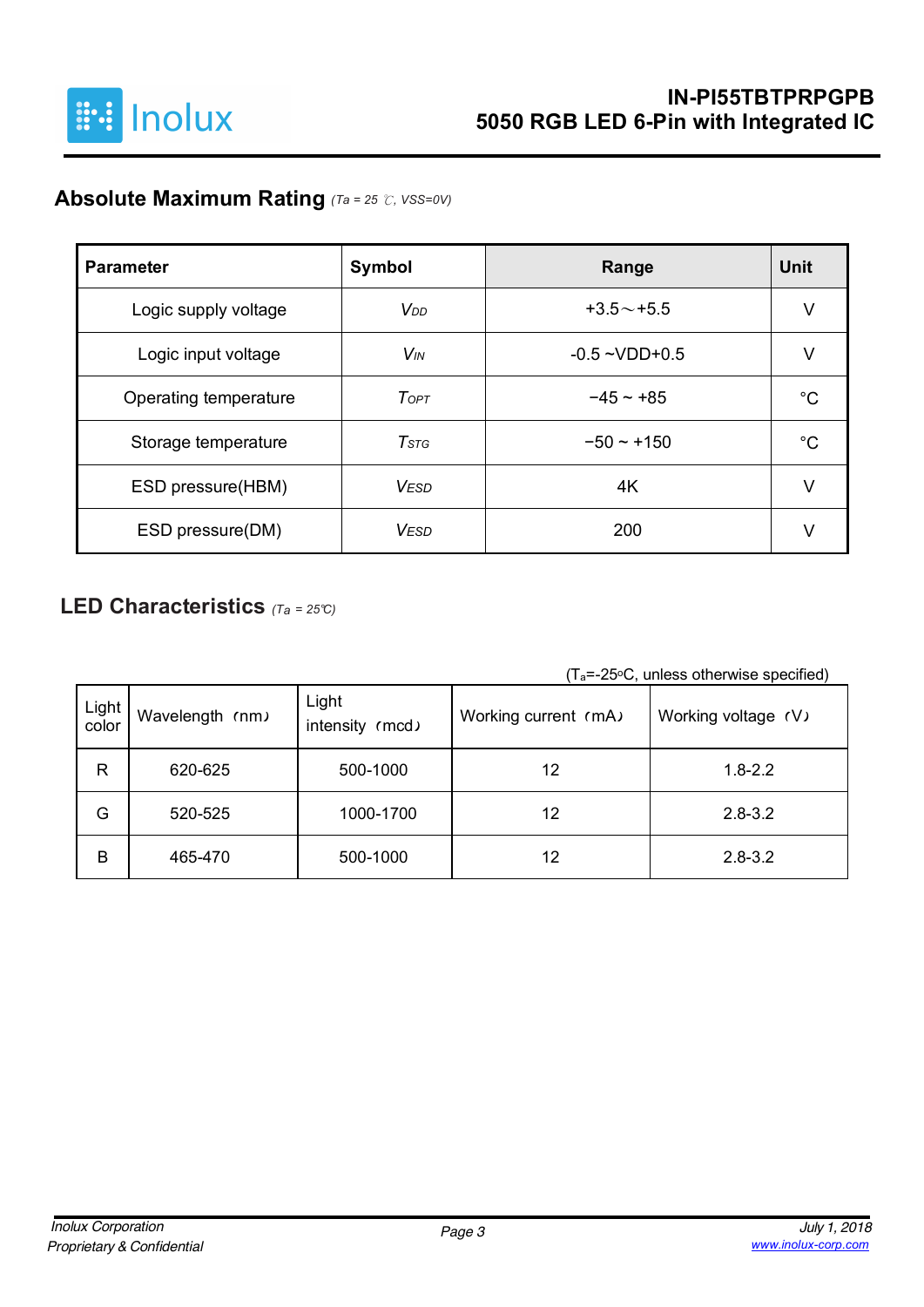

# **Recommended Operating Ranges** *(unless otherwise specified, TA=-20 ~ +70* ℃*, VDD=4.5 ~ 5.5V,VSS=0V)*

| <b>Parameter</b>         | <b>Symbol</b>         | Min. | Typ.         | <b>Max</b>               | <b>Unit</b> | <b>Test conditions</b>    |
|--------------------------|-----------------------|------|--------------|--------------------------|-------------|---------------------------|
| Supply voltage           | $V_{DD}$              |      | 5.2          | $\blacksquare$           | $\vee$      |                           |
| R/G/B port pressure      | V <sub>DS</sub> , MAX |      |              | 26                       | $\vee$      |                           |
| DOUT drive capability    | ID <sub>OH</sub>      |      | 49           |                          | mA          | maximum source<br>current |
| DOUT drive capability    | $ID_{OL}$             |      | $-50$        |                          | mA          | maximum sink current      |
| High level input voltage | $V_{I}$               | 3.4  |              |                          | $\vee$      | $VDD=5.0V$                |
| Low level input voltage  | $V_L$                 |      |              | 1.6                      | $\vee$      | $VDD=5.0V$                |
| The frequency of PWM     | F <sub>PWM</sub>      |      | 1.2          | $\overline{\phantom{a}}$ | <b>KHZ</b>  |                           |
| Static power consumption | $I_{DD}$              |      | $\mathbf{1}$ |                          | mA          |                           |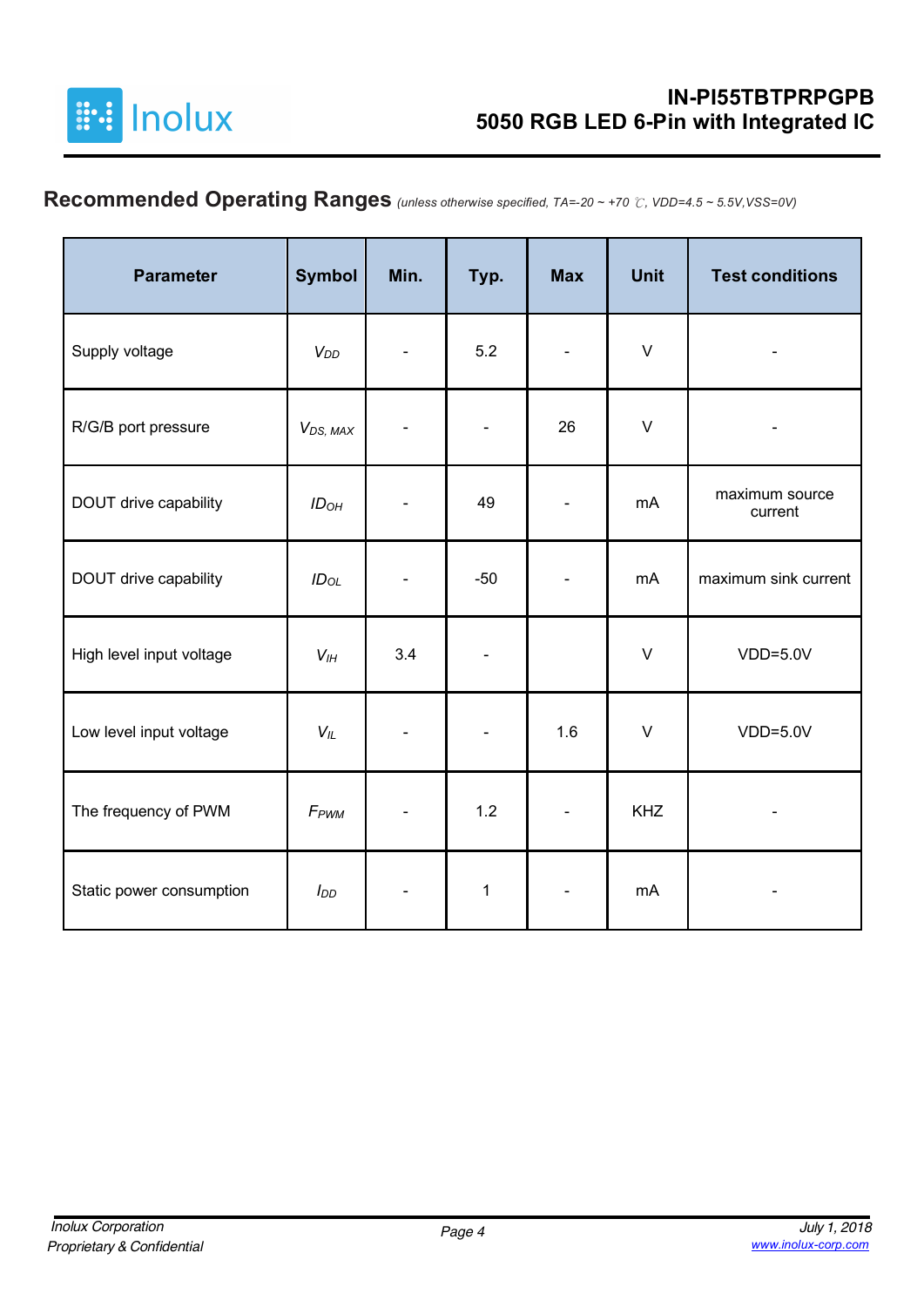

## **Switching Characteristics** *(unless otherwise specified, TA=25* ℃*)*

| <b>Parameter</b>                | <b>Symbol</b> | Min.           | Typ. | <b>Max</b>               | <b>Unit</b> | <b>Test conditions</b>            |
|---------------------------------|---------------|----------------|------|--------------------------|-------------|-----------------------------------|
| The speed of data transmission  | <b>fDIN</b>   | $\blacksquare$ | 800  | $\blacksquare$           | <b>KHZ</b>  | The duty ratio of 67%<br>(data 1) |
|                                 | $T_{PLH}$     | ۰              | ۰    | 500                      | ns          | <b>DIN→DOUT</b>                   |
| DOUT transmission delay         | $T_{PHL}$     | ۰              | -    | 500                      | ns          |                                   |
|                                 | $T_r$         | -              | 100  | $\overline{\phantom{a}}$ | ns          | $VDS=1.5$                         |
| I <sub>OUT</sub> Rise/Drop Time | $T_f$         | $\blacksquare$ | 100  | ٠                        | ns          | $IOUT=5/13mA$                     |

### **Timing Waveforms**

1. Input Code



2. The data transmission time (TH+TL=1.25µs±600ns):

| <b>Name</b>      | <b>Description</b>         | Typ. value | error        |
|------------------|----------------------------|------------|--------------|
| <b>T0H</b>       | 0 code, high level time    | $0.3\mu$ s | $±0.15\mu s$ |
| T <sub>0</sub> L | 0 code, low level time     | $0.6\mu$ s | $±0.15\mu s$ |
| T <sub>1</sub> H | 1 code, high level time    | $0.9\mu$ s | $±0.15\mu s$ |
| T <sub>1</sub> L | 1 code, low level time     | $0.6\mu$ s | $±0.15\mu s$ |
| <b>Trst</b>      | Reset code, low level time | $80µ$ s    |              |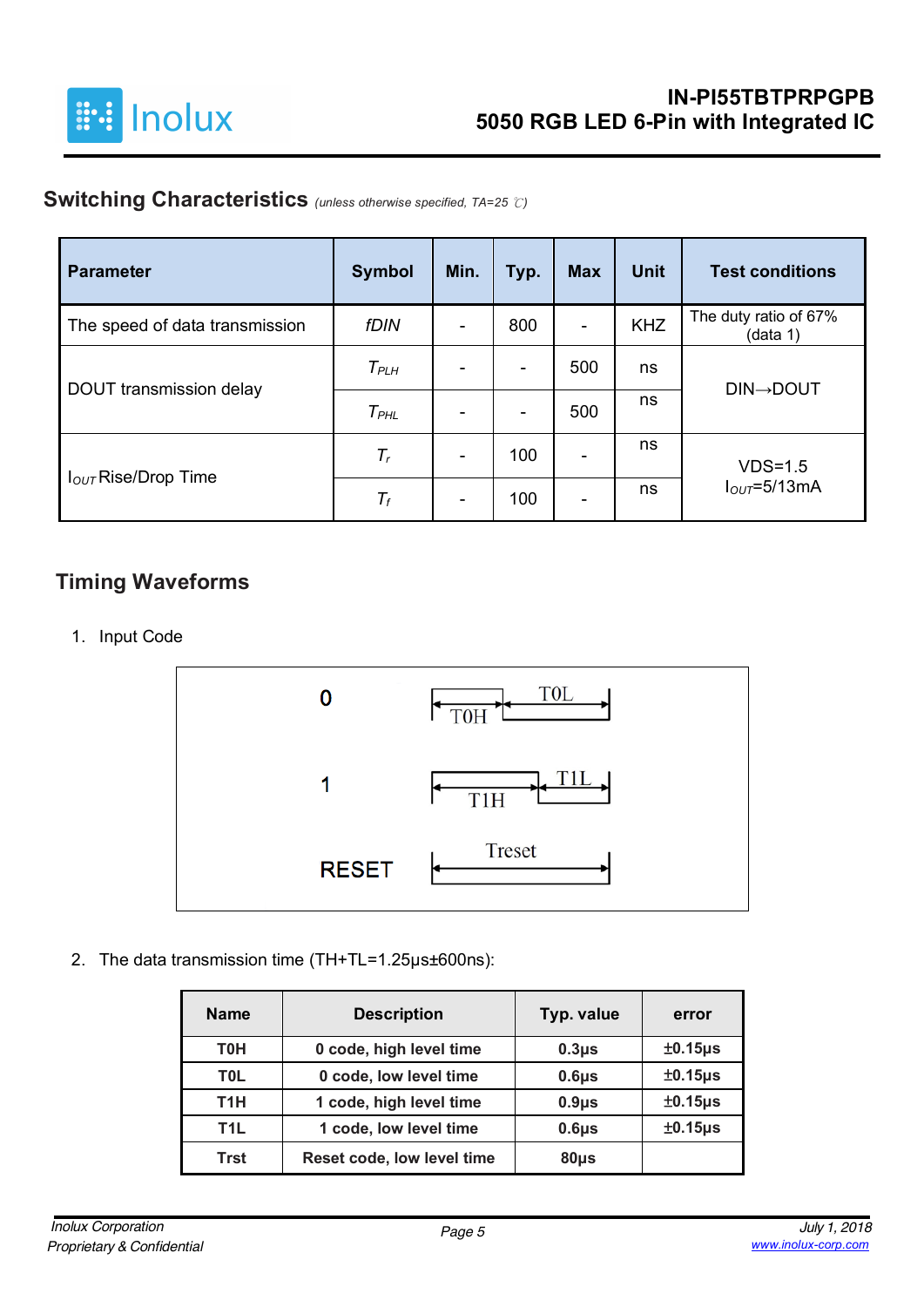

#### 3. Connection Scheme



4. Data Transfer Format

|          |              |                        |              | reset code<br>$>= 80$ us |              |                        | reset code   |  |
|----------|--------------|------------------------|--------------|--------------------------|--------------|------------------------|--------------|--|
|          |              | -Data refresh cycle 1- |              |                          |              | -Data refresh cycle 2- |              |  |
| D1       | first 24 bit | second 24 blt          | third 24 bit |                          | first 24 bit | second 24 blt          | third 24 bit |  |
|          |              |                        |              |                          |              |                        |              |  |
| D2       |              | second 24 blt          | third 24 bit |                          |              | second 24 blt          | third 24 bit |  |
|          |              |                        |              |                          |              |                        |              |  |
| D3       |              |                        | third 24 bit |                          |              |                        | third 24 bit |  |
|          |              |                        |              |                          |              |                        |              |  |
| $\Box$ 4 |              |                        |              |                          |              |                        |              |  |

Note: the D1 sends data for MCU, D2, D3, D4 for data forwarding automatic shaping cascade circuit.

#### 5. 24-bit data format

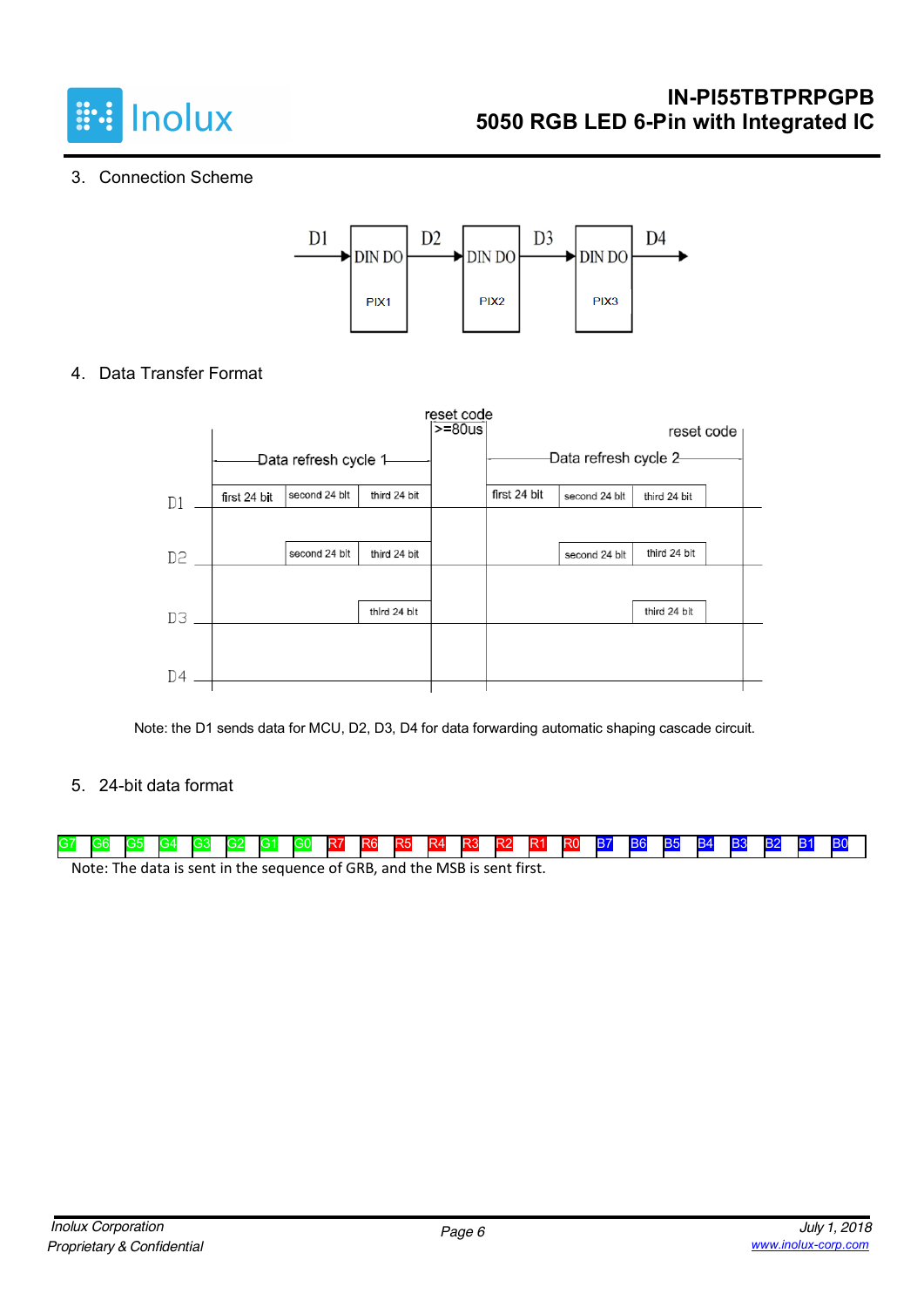

#### **Constant Current Characteristic**

With excellent constant current characteristics,

- (1) The differences of current between Channel is less than ±1.5%
- (2) The differences of current between Chip is less than  $\pm 3\%$
- (3) When the voltage of the load change, the output current is not affected, as shown in the figure below
- (4) Below output port of the current Iout and add on the port voltage Vds curve relationship. The smaller the Iout current, the smaller in the condition of constant current need of Vds.



## **Typical Application Circuit**



Product signal input and output must be connected in series with protection resistor R1. R1 depends on the size of the cascade amount, the greater the number of cascade, the smaller R1. The general recommended value is between 200-2KΩ, usually the recommended value is typical 500Ω.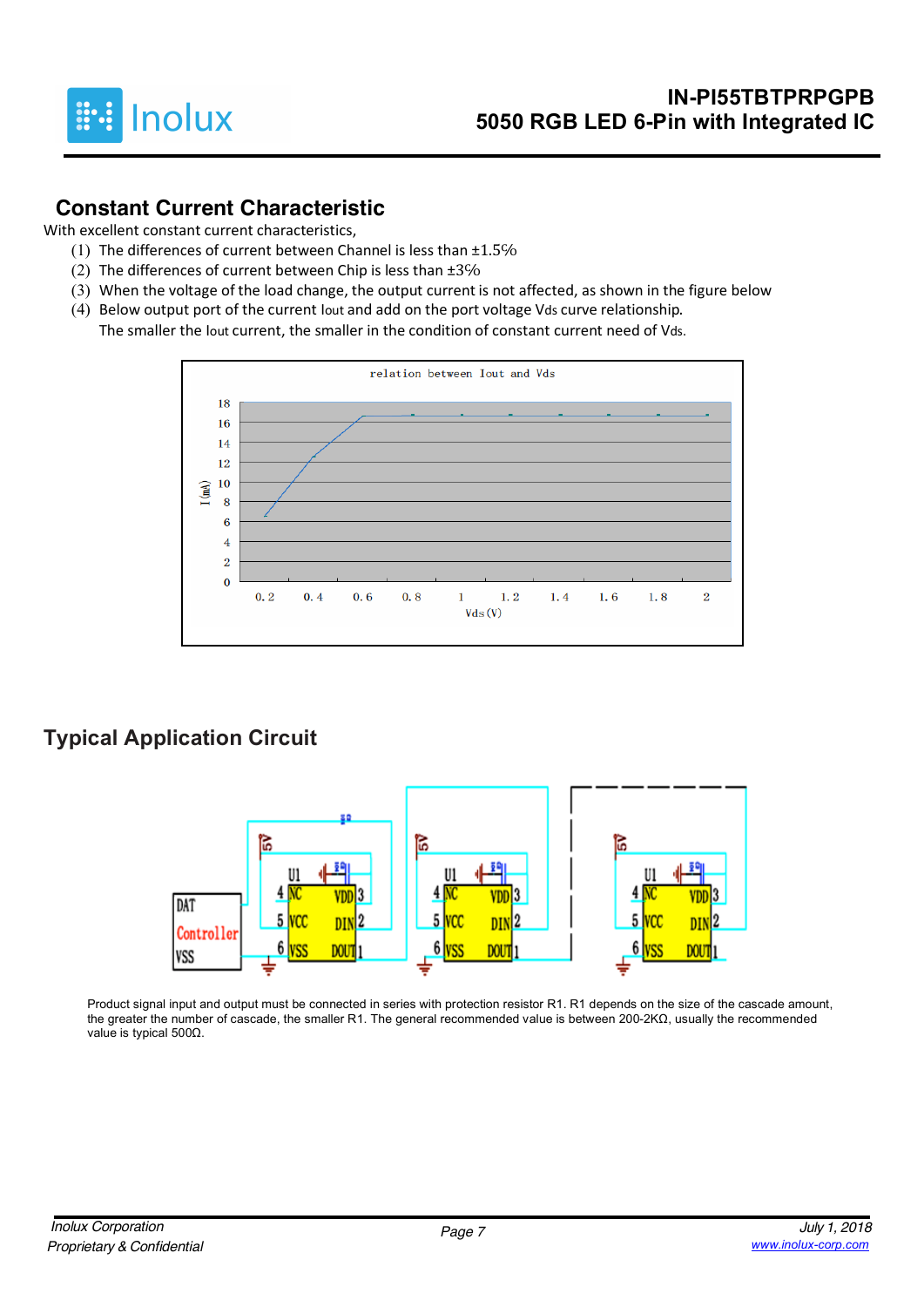

#### **IN-PI55TBTPRPGPB 5050 RGB LED 6-Pin with Integrated IC**

**BLUE/GREEN** 

 $4.0$ 

5.0

Forward Voltage vs. Forward Current

**RED** 

 $1.0$ 

 $2.0$ 

 $3.0$ 

Wavelength Characteristics

Forward Voltage(V) Tj=25 °C

## **LED Performance Graph**



Thermal Pad Temperature vs. Relative Light Output





Thermal Pad Temperature vs. Forward Current



Typical Radiation Pattern 120°

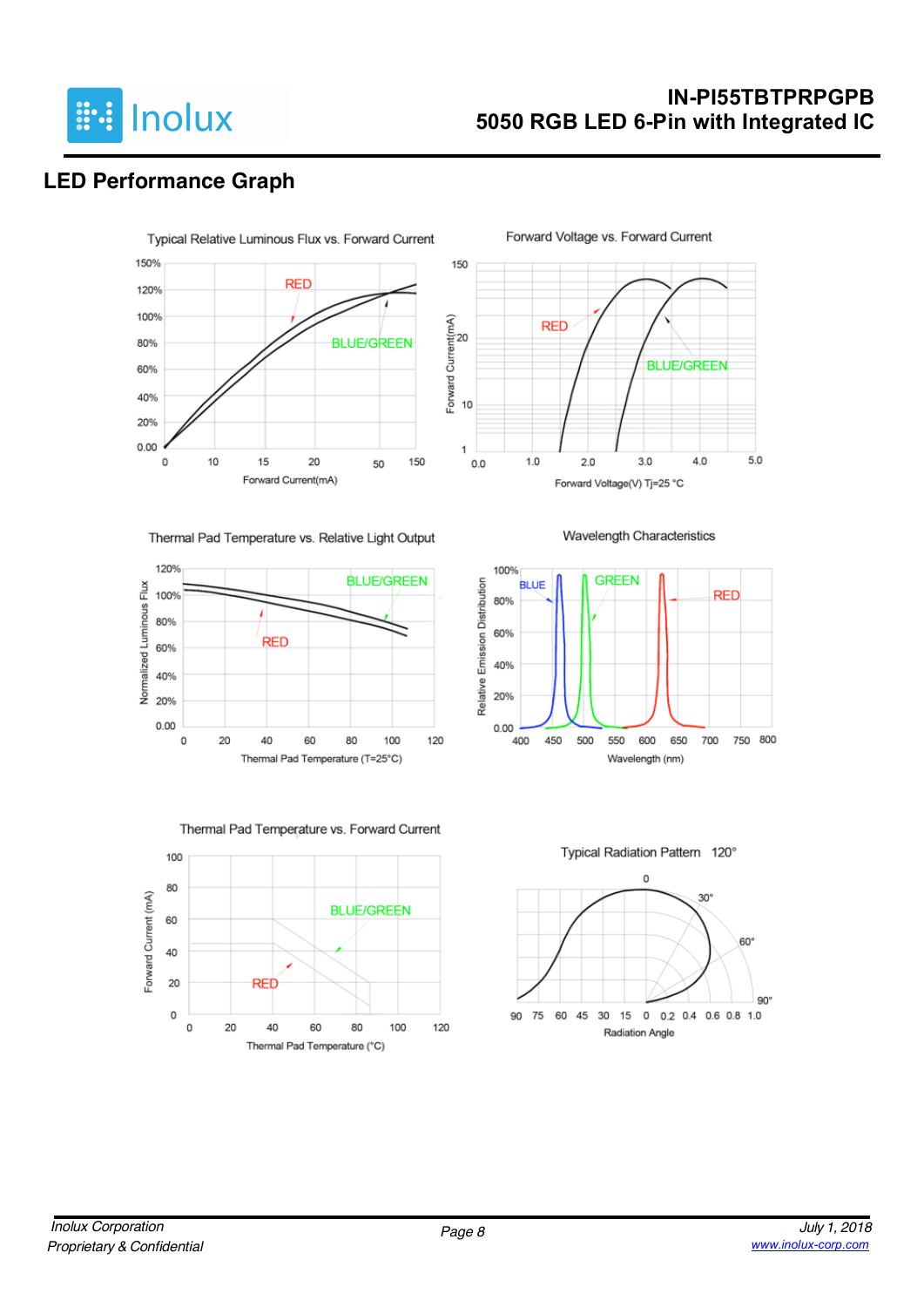

## **Ordering Information**

| Product          | <b>Emission Color</b> | IV(mcd)   | Orderable<br>Part Number |
|------------------|-----------------------|-----------|--------------------------|
|                  | R                     | 500-1000  |                          |
| IN-PI55TBTPRPGPB | G                     | 1000-1700 | IN-PI55TBTPRPGPB         |
|                  | B                     | 500-1000  |                          |

# **Label Specifications**



#### **Inolux P/N:**

|        | N | PI                                          | - | 55      |             | B                                                |                    | (X)      | R               | (X)      | ∽<br>G             | (X)      | B                  | $\overline{\phantom{0}}$ |  | $\wedge$ I              | $X$   $X$ |
|--------|---|---------------------------------------------|---|---------|-------------|--------------------------------------------------|--------------------|----------|-----------------|----------|--------------------|----------|--------------------|--------------------------|--|-------------------------|-----------|
|        |   | Product                                     |   | Package | Die<br>Qty. | Variation                                        | Orientation        | Current  | Color           | Current  | Color              | Current  | Color              |                          |  | Customized<br>Stamp-off |           |
| Inolux |   | PI-Single trace IC<br>PC- Clock Function IC |   |         | pins)       | $55TB = 5.0 \times 5.0 \times 1.6 \text{ mm}$ (6 | $T = Top$<br>Mount | $P=12mA$ | $R = 624$<br>nm | $P=12mA$ | $G =$<br>520<br>nm | $P=12mA$ | $B =$<br>470<br>nm |                          |  |                         |           |

### **Lot No.:**

| -             | -                   |  |  |  | 01    | 24     | 001 |
|---------------|---------------------|--|--|--|-------|--------|-----|
| Internal      |                     |  |  |  |       | Serial |     |
| $\tau$ racker | Year (2017, 2018, ) |  |  |  | Month | Date   |     |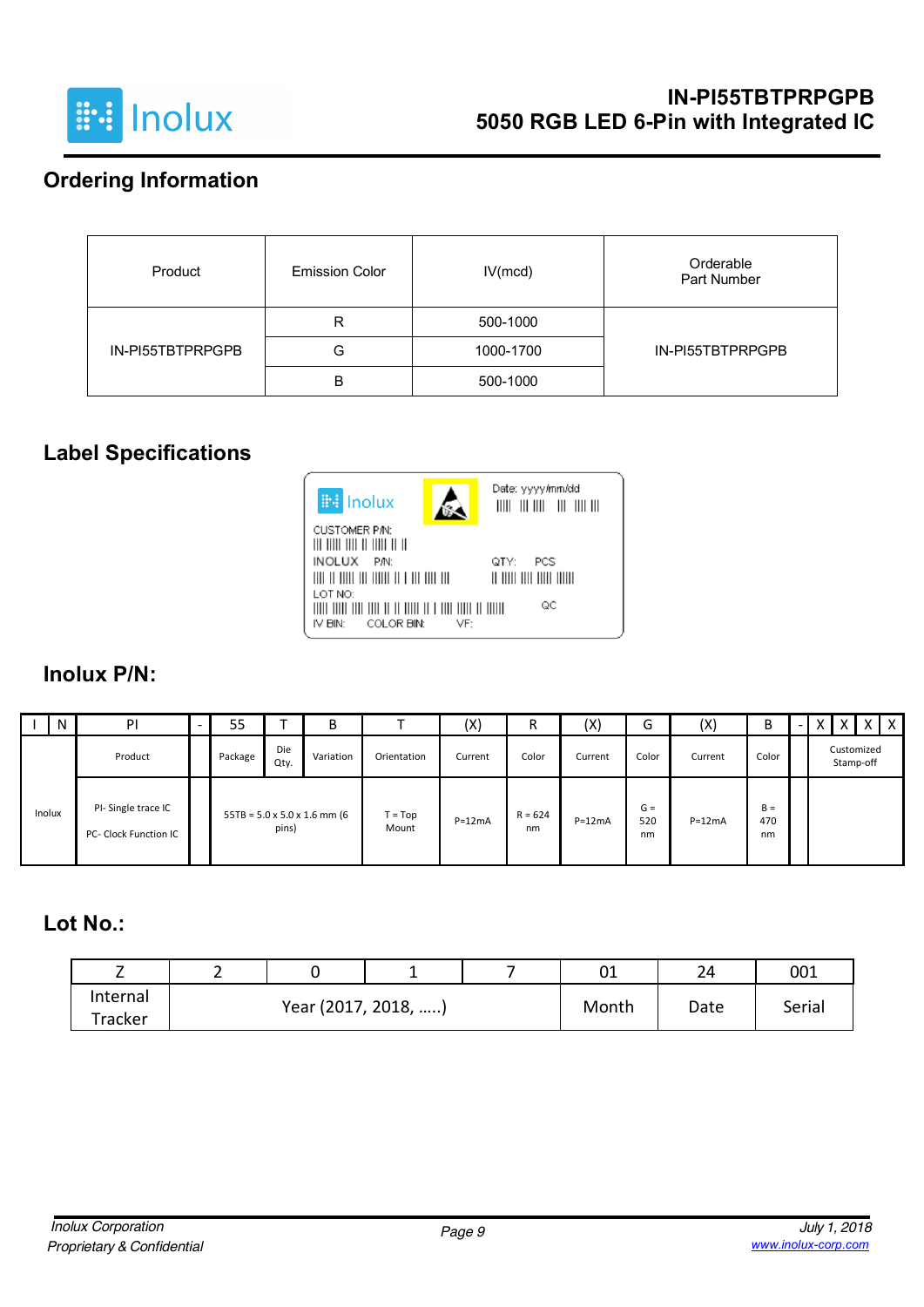

#### **Precautions**

Please read the following notes before using the product:

- 1. Storage
- 1.1 Do not open moisture proof bag before the products are ready to use.
- 1.2 Before opening the package, the LEDs should be kept at 30 $°C$  or less and 80%RH or less.
- 1.3 The LEDs should be used within a year.
- 1.4 After opening the package, the LEDs should be kept at 30℃ or less and 60%RH or less.
- 1.5 The LEDs should be used within 24 hours (1 days) after opening the package.
- 1.6 If the moisture adsorbent material has fabled away or the LEDs have exceeded the storage time, baking treatment should be performed using the following conditions. Baking treatment:  $60\pm5\degree$  for 24 hours.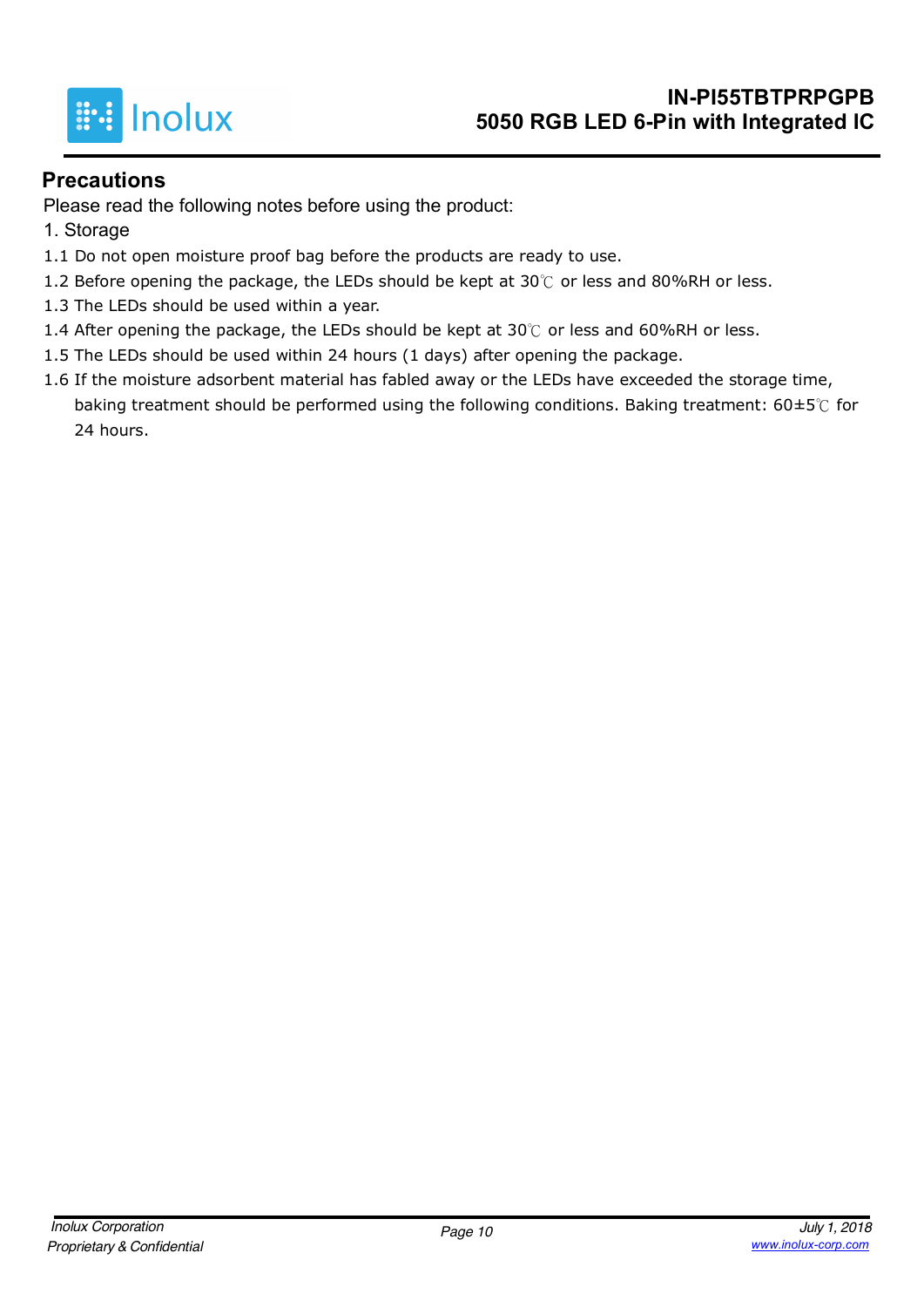

#### 2. Soldering Condition Recommended soldering conditions:



| <b>Profile Feature</b>                          | <b>Lead-Free Solder</b> |
|-------------------------------------------------|-------------------------|
| Average Ramp-Up Rate (Ts $_{max}$ to Tp)        | 3°C/second max.         |
| Preheat: Temperature Min (Ts <sub>min</sub> )   | 150°C                   |
| Preheat: Temperature Min (Ts <sub>max</sub> )   | $200^{\circ}$ C         |
| Preheat: Time ( ts $_{min\ to}$ ts $_{max}$ )   | $60-180$ seconds        |
| Time Maintained Above: Temperature $(T_L)$      | 217 $°C$                |
| Time Maintained Above: Time (t $_L$ )           | 60-150 seconds          |
| Peak/Classification Temperature (T P)           | 240 $^{\circ}$ C        |
| Time Within 5°C of Actual Peak Temperature (tp) | <10 seconds             |
| <b>Ramp-Down Rate</b>                           | 6°C/second max.         |
| Time 25 ℃ to Peak Temperature                   | <6 minutes max.         |

Note: Excessive soldering temperature and / or time might result in deformation of the LED lens or catastrophic failure of the LED.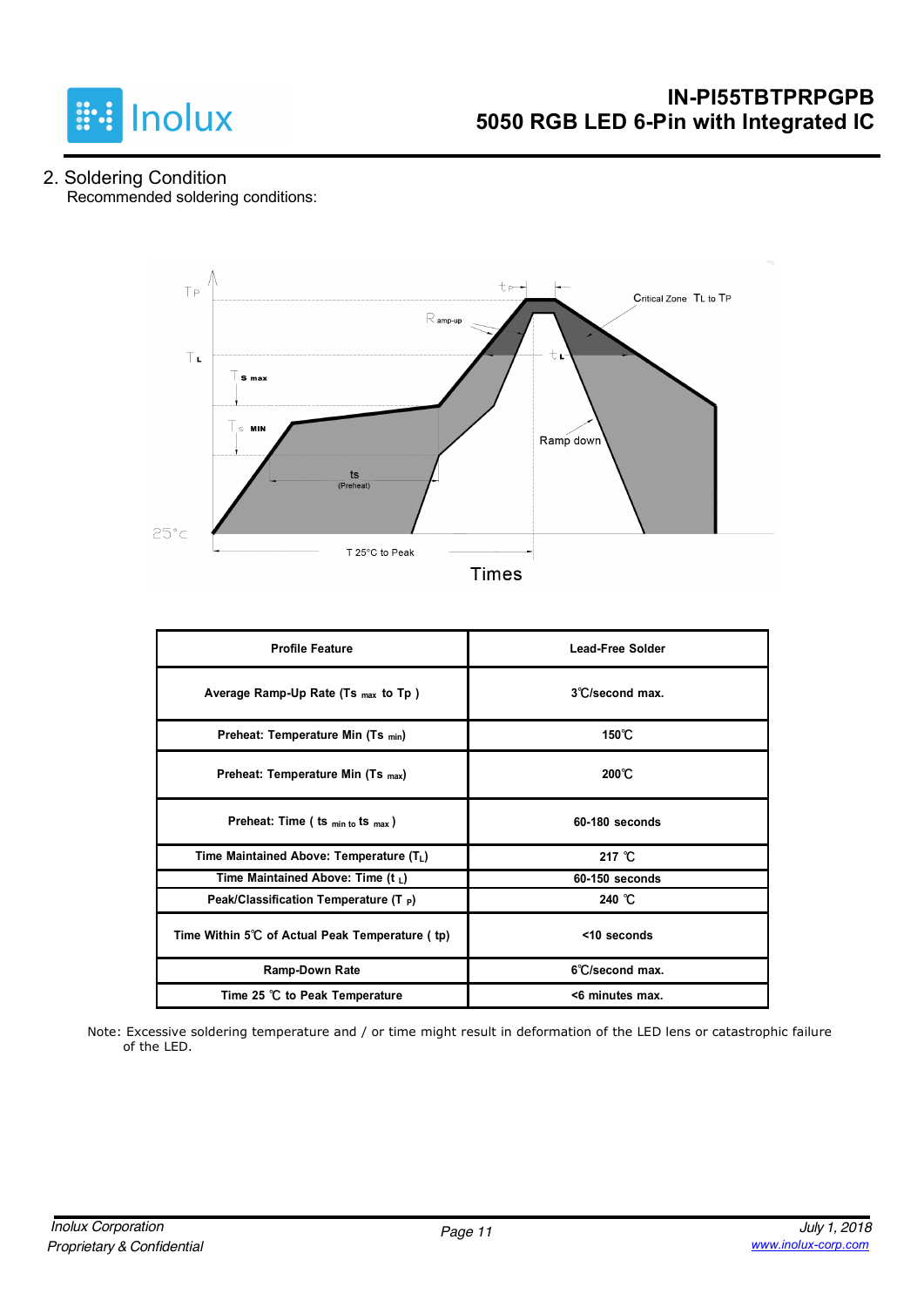

### **IN-PI55TBTPRPGPB 5050 RGB LED 6-Pin with Integrated IC**

#### 3. Soldering Iron

Each terminal is to go to the tip of soldering iron temperature less than 260℃ for 5 seconds within once in less than the soldering iron capacity 25W. Leave two seconds and more intervals, and do soldering of each terminal. Be careful because the damage of the product is often started at the time of the hand solder.

#### 4. Repairing

Repair should not be done after the LEDs have been soldered. When repairing is unavoidable, a double-head soldering iron should be used (as below figure). It should be confirmed beforehand whether the characteristics of the LEDs will or will not be damaged by repairing.



#### 5. Caution in ESD

Static Electricity and surge damages the LED. It is recommended to use a wristband or anti-electrostatic glove when handling the LED. All devices, equipment and machinery must be properly grounded.